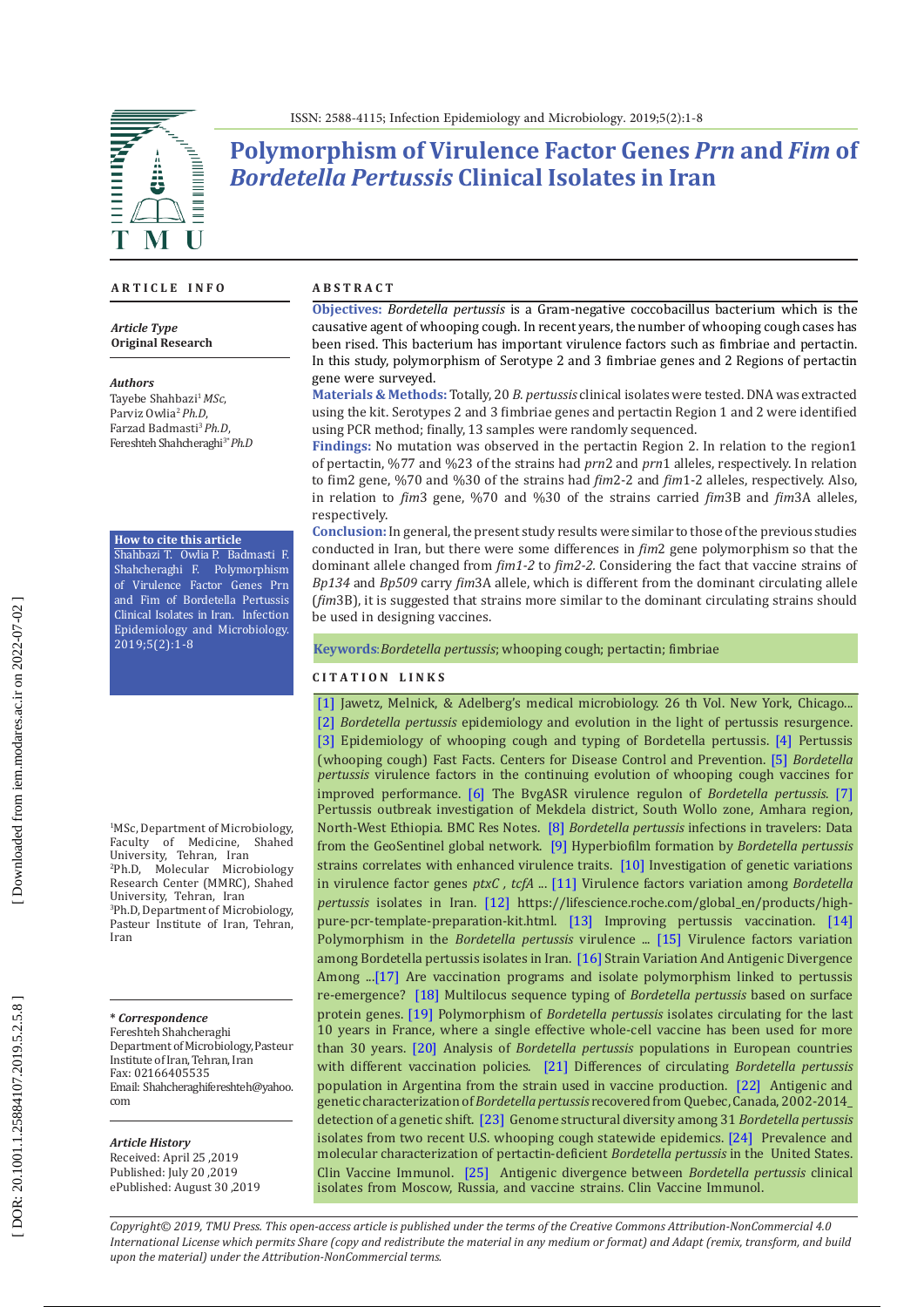# **Introduction**

*Bordetella pertussis* organisms are Gramnegative coccobacilli bacteria which are the causative agents of whooping cough  $[1,2]$ . Whooping cough or pertussis is a respiratory disease with high severity and acuteness. It has been estimated that about 16 million whooping cough cases and 195,000 deaths occur per year [3,4].

**Exherentian d'Vindenes Factors of Bordetiffe permain**<br> **Introduction**<br> **Infection Transform and Transform and Transform and Syrical Syrical Syrical Syrical Syrical Syrical Syrical Syrical Syrical Syrical Syrical Syrical S** *B. pertussis* contains some adhesins and virulence factors which enable it to infect, colonize, and attack host cells, including pertussis toxin, adenylate cyclase toxin, tracheal cytotoxin, dermonecrotic toxin, pertactin, and tracheal colonization factor, *bordetella* resistant to killing (BrkA) protein, fimbriae, and filamentous hemagglutinin. Pertactin is encoded by *prn* gene containing an arginine-glycine-aspartate (RGD) motif. This motif is required for *Bordetella* strains to adhere integrin binding sites of host cells. Also, *prn* gene is a component of acellular pertussis vaccines, which has 2 key regions in its structure (*prn*-1 and *prn*-2). Fimbriae (Fim) are proteins mediating adhesion to cell surface, which are necessary for the colonization of *B. pertussis* to respiratory tract cells. *B. pertussis* expresses two serologically distinct fimbriae, including Fim2 and Fim3, which are encoded by *fim2* and *fim3* genes, respectively [5,6].

Whooping cough has 2 main stages including catarrhal and paroxysmal stages. Catarrhal stage is characterized by the disease similar to the common cold. While the cough gradually becomes more severe, paroxysmal stage is begun after 1–2 weeks. In paroxysmal stage, the patient has numerous and rapid coughs and vomiting, and exhaustion happens as usual. This stage usually remains for 2-3 weeks. Pertussis is more severe in infants and children <sup>[7]</sup>.

After the global use of DTP vaccines in 1948, the incidence of pertussis reduced significantly. But after this success, the problem was vaccine side effects, including fever, body redness and swelling, sudden infant death syndrome (SIDS), and so on [2]. In recent years, some countries including the United States, United Kingdom, Australia, and the Netherlands have witnessed an increase in the incidence of whooping cough; in other words, some countries have experienced pertussis outbreak [2], even countries with high immunization rates  $[8]$ . The reasons of pertussis resurgence are multifactorial, which are different from one country to another one. For example, some important reasons include improved diagnostic methods, shorter duration of vaccine-induced protection, and relative decline in the efficacy of acellular vaccine compared with the whole cell vaccine, and the likely emergence of vaccine escape *B. pertussis* strains [8] .

In a research in the Netherlands, it was<br>suggested that antigenic divergence suggested that antigenic divergence between the *B. pertussis* clinical and vaccine strains may contribute to the pertussis resurgence. Genetic variations in circulating strains of *B. pertussis* have been observed in genes encoding vaccine components, such as pertussis toxin (PT), filamentous hemagglutinin (FHA), pertactin (PRN), and fimbriae (Fim2 and 3). These genetic and phenotypic changes appear to be an adaptive advantage for these strains to survive and spread among the vaccinated populations [9,10].

Iran is one of the countries using whole cell pertussis vaccine in its national vaccination program. There is a vaccination coverage of 99% for pertussis in Iran, but since 2004, there has been an increase in pertussis incidence. Whole-cell vaccine contains reference strains such as *B. pertussis* 134 and *B. pertussis* 509<sup>[10]</sup>.

**Objectives:** In this study, genetic variations and allele types of 4 important genes were investigated, including two regions of *prn*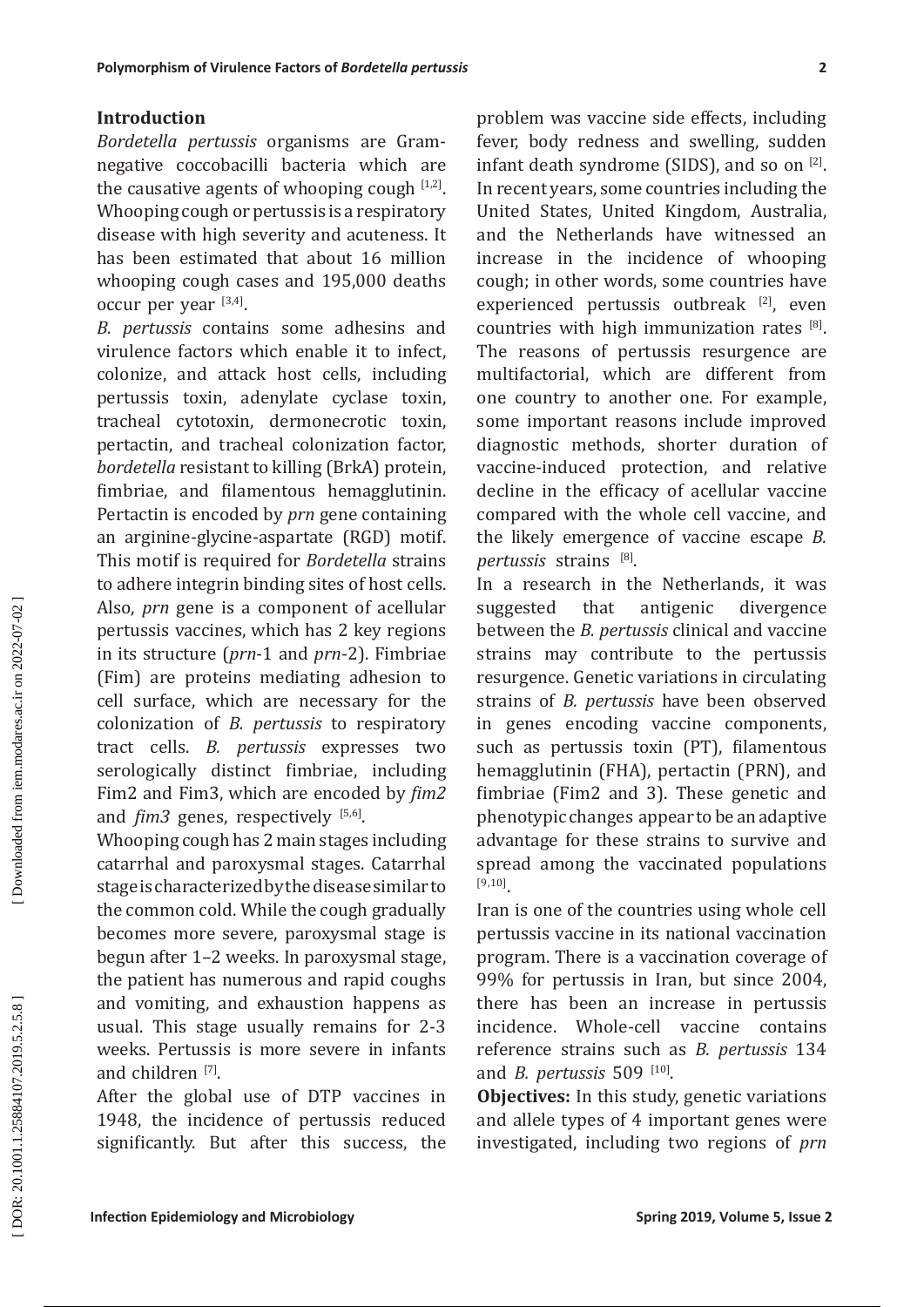# **Materials and Methods**

# **Findings**

| 3                                  |                                                                                                                                                                                                                                                                                                                                                                                                                                                                                                                                                                                                                                                                                                                                                                                                                                                                                                                                                                                                                                                                                                                                                                                                                                                                                                                                                                                                    |                                                                                                                                                                                                                                                                                                                                                                                                                                                                                                                                                                                                                                                                                                                                                                                                                                                                                                                                                                                                                                                                                                                                                                                                                                                                                                                                               |                             |                 | Shahbazi T. et al              |  |
|------------------------------------|----------------------------------------------------------------------------------------------------------------------------------------------------------------------------------------------------------------------------------------------------------------------------------------------------------------------------------------------------------------------------------------------------------------------------------------------------------------------------------------------------------------------------------------------------------------------------------------------------------------------------------------------------------------------------------------------------------------------------------------------------------------------------------------------------------------------------------------------------------------------------------------------------------------------------------------------------------------------------------------------------------------------------------------------------------------------------------------------------------------------------------------------------------------------------------------------------------------------------------------------------------------------------------------------------------------------------------------------------------------------------------------------------|-----------------------------------------------------------------------------------------------------------------------------------------------------------------------------------------------------------------------------------------------------------------------------------------------------------------------------------------------------------------------------------------------------------------------------------------------------------------------------------------------------------------------------------------------------------------------------------------------------------------------------------------------------------------------------------------------------------------------------------------------------------------------------------------------------------------------------------------------------------------------------------------------------------------------------------------------------------------------------------------------------------------------------------------------------------------------------------------------------------------------------------------------------------------------------------------------------------------------------------------------------------------------------------------------------------------------------------------------|-----------------------------|-----------------|--------------------------------|--|
| Germany) [12].                     | gene ( <i>prn-1</i> and <i>prn-2</i> ) and two serotypes<br>of fim gene (fim2 and fim3), in B. pertussis<br>clinical strains collected from provinces of<br>Iran and vaccine strains using polymerase<br>chain reaction (PCR) and sequencing.<br><b>Materials and Methods</b><br><b>Strains collection:</b> All suspected samples<br>of pertussis from across the country were<br>sent to the pertussis national reference<br>laboratory (Pasteur Institute of Iran) during<br>2014-2016 years. Samples were cultured on<br>Regan-Lowe agar medium supplemented<br>with 20% defibrinated sheep blood and 40<br>µg/mL cephalexin (produced in Pasteur<br>Institute of Iran) and incubated for 3-4<br>days at 35°C with humidity. Vaccine strains<br>(B. pertussis 509 and B. pertussis 134) and<br>reference strains (Tohamal, positive control<br>in PCR method) were also analyzed.<br>Strain identification: All of the 20 B.<br><i>pertussis</i> isolates were<br>confirmed<br>by<br>macroscopic morphological (small, shiny,<br>and silvery colony), gram-staining, and<br>biochemical tests (oxidase) and specific<br>antiserum (Difco) [11].<br>DNA extraction: Fresh suspensions were<br>prepared from pure and single colonies,<br>and then genomic DNA was extracted<br>based on the protocol of High Pure PCR<br>Template Preparation kit (Roche Company,<br>Table 1) Primer information | chain<br>$(PCR)$ :<br><b>Polymerase</b><br>reaction<br>Amplification of fim2, fim3, prn-1, and prn-<br>2 genes was done in a total volume of 25µL<br>PCR mixture, containing 12.5µL Red Master<br>Mix 2X containing 1.5mM Mg (Ampliqon<br>Company, Denmark), 1µL of 10µM forward<br>and reverse primers (Pishgam, Iran), and<br>2µL of template DNA. Primers information is<br>shown in Table 1.<br>Sequencing: In this study, 13 out of 20<br>samples were randomly selected<br>for<br>sequencing. The samples were sent to<br>Macrogen Research, Korea and sequenced<br>using ABI capillary system.<br>Data analysis: First, the sequences quality<br>was checked by Chromas software. Then<br>reference genotypes of studied sequences<br>were obtained from GenBank (NCBI). Finally,<br>in order to determine allele types of the<br>studied genes, clinical and vaccine strains<br>sequences were aligned using MEGA4<br>software.<br><b>Findings</b><br>During 2014-2016, more<br>1,000<br>than<br>nasopharyngeal<br>samples<br>of<br>patients<br>suspected to pertussis were sent to the<br>Pasteur Institute of Iran. After samples<br>cultivation and strains identification, 20<br>cases were positive for <i>B. pertussis</i> . These<br>20 samples were checked for the presence<br>of fim2, fim3, prn-1, and prn-2 genes by PCR. |                             |                 |                                |  |
| Primer<br><b>Name</b>              | <b>Primer Sequence(5'-3')</b>                                                                                                                                                                                                                                                                                                                                                                                                                                                                                                                                                                                                                                                                                                                                                                                                                                                                                                                                                                                                                                                                                                                                                                                                                                                                                                                                                                      | <b>Target</b><br>Gene                                                                                                                                                                                                                                                                                                                                                                                                                                                                                                                                                                                                                                                                                                                                                                                                                                                                                                                                                                                                                                                                                                                                                                                                                                                                                                                         | <b>Product</b><br>Size (bp) | Ta <sup>a</sup> | <b>References</b>              |  |
| PRN1-F<br>PRN1-R                   | GCCAATGTCACGGTCCAA<br>GCAAGGTGATCGACAGGG                                                                                                                                                                                                                                                                                                                                                                                                                                                                                                                                                                                                                                                                                                                                                                                                                                                                                                                                                                                                                                                                                                                                                                                                                                                                                                                                                           | $Prn-1$                                                                                                                                                                                                                                                                                                                                                                                                                                                                                                                                                                                                                                                                                                                                                                                                                                                                                                                                                                                                                                                                                                                                                                                                                                                                                                                                       | 585                         | 52              | $[18]$                         |  |
| PRN2-F<br>PRN2-R                   | AGCTGGGCGGTTCAAGGT<br>CGGATTCAGGCGCAACTC                                                                                                                                                                                                                                                                                                                                                                                                                                                                                                                                                                                                                                                                                                                                                                                                                                                                                                                                                                                                                                                                                                                                                                                                                                                                                                                                                           | $Prn-2$                                                                                                                                                                                                                                                                                                                                                                                                                                                                                                                                                                                                                                                                                                                                                                                                                                                                                                                                                                                                                                                                                                                                                                                                                                                                                                                                       | 547                         | 62              | $[21]$                         |  |
| $F2-F$<br>$F2-R$                   | GCGCCGGGCCCTGCATGCAC<br>GGGGGGTTGGCGATTTCCAGTTTCTC                                                                                                                                                                                                                                                                                                                                                                                                                                                                                                                                                                                                                                                                                                                                                                                                                                                                                                                                                                                                                                                                                                                                                                                                                                                                                                                                                 | Fim <sub>2</sub>                                                                                                                                                                                                                                                                                                                                                                                                                                                                                                                                                                                                                                                                                                                                                                                                                                                                                                                                                                                                                                                                                                                                                                                                                                                                                                                              | 850                         | 67              | $[25]$                         |  |
| $F3-F$<br>$F3-R$                   | CACCCTCAACCATATCAA<br>TCTTGCTGCCATTGGTGA                                                                                                                                                                                                                                                                                                                                                                                                                                                                                                                                                                                                                                                                                                                                                                                                                                                                                                                                                                                                                                                                                                                                                                                                                                                                                                                                                           | Fim <sub>3</sub>                                                                                                                                                                                                                                                                                                                                                                                                                                                                                                                                                                                                                                                                                                                                                                                                                                                                                                                                                                                                                                                                                                                                                                                                                                                                                                                              | 371                         | 53              | $[18]$                         |  |
| <sup>a</sup> Annealing temperature | <b>Infection Epidemiology and Microbiology</b>                                                                                                                                                                                                                                                                                                                                                                                                                                                                                                                                                                                                                                                                                                                                                                                                                                                                                                                                                                                                                                                                                                                                                                                                                                                                                                                                                     |                                                                                                                                                                                                                                                                                                                                                                                                                                                                                                                                                                                                                                                                                                                                                                                                                                                                                                                                                                                                                                                                                                                                                                                                                                                                                                                                               |                             |                 | Spring 2019, Volume 5, Issue 2 |  |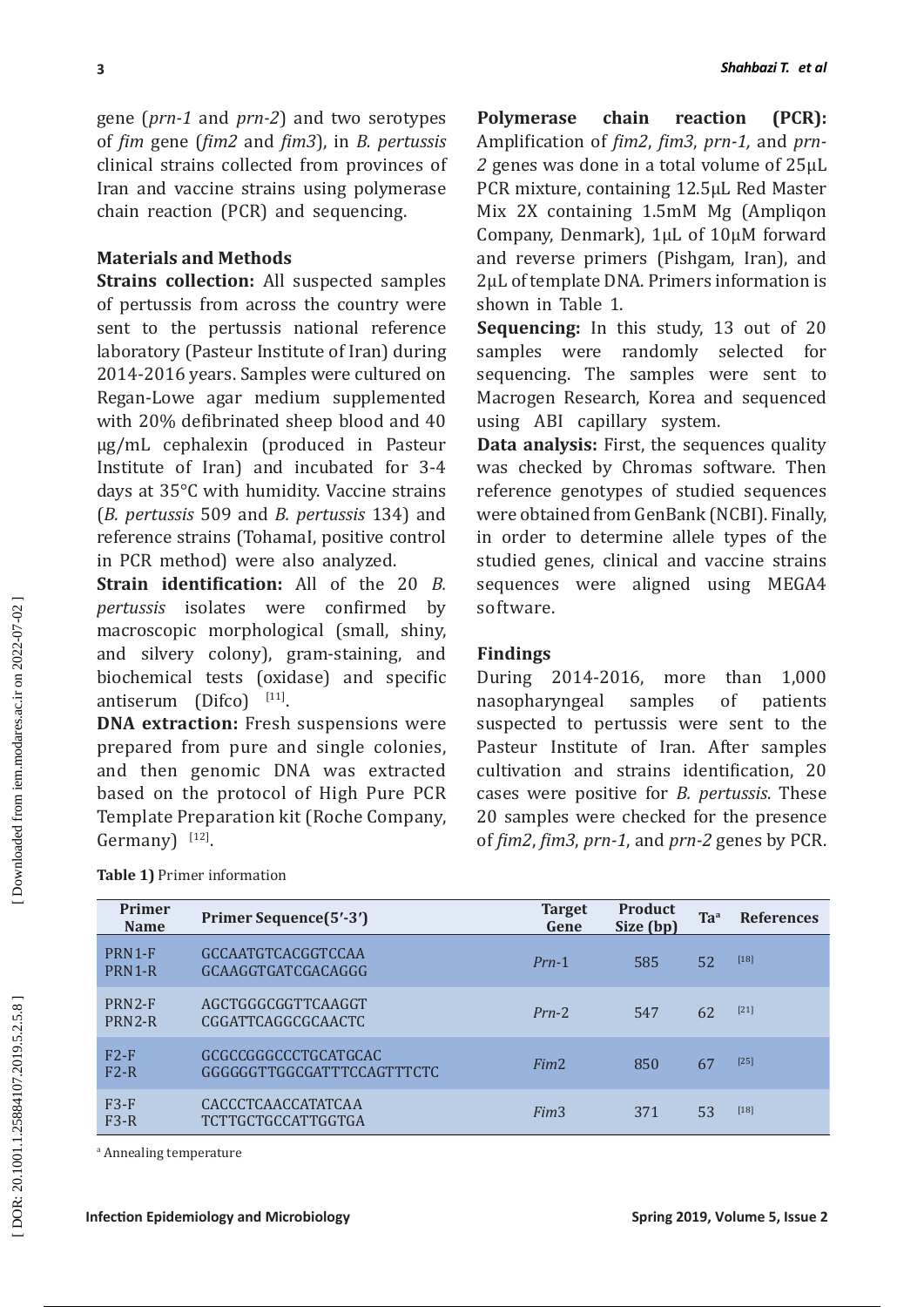| Polymorphism of Virulence Factors of Bordetella pertussis<br>4 |        |                                                                                                                                                                                                                                                                                                                                                                                                                                                                                                  |                                                                                             |                                                                                                                                                                                                                                                                                                                                                                                                                                                                       |  |  |  |
|----------------------------------------------------------------|--------|--------------------------------------------------------------------------------------------------------------------------------------------------------------------------------------------------------------------------------------------------------------------------------------------------------------------------------------------------------------------------------------------------------------------------------------------------------------------------------------------------|---------------------------------------------------------------------------------------------|-----------------------------------------------------------------------------------------------------------------------------------------------------------------------------------------------------------------------------------------------------------------------------------------------------------------------------------------------------------------------------------------------------------------------------------------------------------------------|--|--|--|
| sequencing (Table 2).<br>fim2-2 alleles, respectively.         |        | All of the samples were also positive for<br>those genes. Due to the study limitations, 13<br>cases were randomly selected and sent for<br><i>fim2:</i> The sequencing results of <i>fim2</i> gene<br>indicated that 9 ( $\sim$ 70%) and 4 ( $\sim$ 30%) B.<br>pertussis strains under study carried fim2-2<br>and fim2-1 alleles, respectively, and vaccine<br>strains of Bp134 and Bp509 had fim2-1 and<br>fim3: The sequencing results of fim3 gene<br>Table 2. Sequenced samples information | strains in terms of the allele type.                                                        | showed that 9 ( $\sim$ 70%) and 4 ( $\sim$ 30%)<br>strains contained fim3B and fim3A alleles,<br>respectively. However, both vaccine strains<br>of Bp134 and Bp509 carried fim3A allele. It<br>was evidenced that the dominant circulating<br>strains were different from the vaccine<br>prn-1: The sequencing results of prn gene<br>Region 1 showed that 10 (77%) and 3<br>(23%) strains carried prn2 and prn1 alleles,<br>respectively. On the other hand, vaccine |  |  |  |
| <b>Patients</b><br><b>Number</b>                               | Year   | Age <sup>a</sup>                                                                                                                                                                                                                                                                                                                                                                                                                                                                                 | City                                                                                        | Vaccine History <sup>a</sup>                                                                                                                                                                                                                                                                                                                                                                                                                                          |  |  |  |
| $\mathbf{1}$                                                   | 1393   | 1 y                                                                                                                                                                                                                                                                                                                                                                                                                                                                                              | East Azerbaijan                                                                             | <b>UNK</b>                                                                                                                                                                                                                                                                                                                                                                                                                                                            |  |  |  |
| $\overline{2}$                                                 | 1393   | 7 <sub>m</sub>                                                                                                                                                                                                                                                                                                                                                                                                                                                                                   | Tehran                                                                                      | <b>UV</b>                                                                                                                                                                                                                                                                                                                                                                                                                                                             |  |  |  |
| 3                                                              | 1394   | 5y                                                                                                                                                                                                                                                                                                                                                                                                                                                                                               | Esfahan                                                                                     | <b>UTD</b>                                                                                                                                                                                                                                                                                                                                                                                                                                                            |  |  |  |
| $\overline{\mathbf{4}}$                                        | 1394   | 1 <sub>m</sub>                                                                                                                                                                                                                                                                                                                                                                                                                                                                                   | Chaharmahal and Bakhtiari                                                                   | <b>UV</b>                                                                                                                                                                                                                                                                                                                                                                                                                                                             |  |  |  |
| 5                                                              | 1394   | 3 <sub>m</sub>                                                                                                                                                                                                                                                                                                                                                                                                                                                                                   | East Azerbaijan                                                                             | <b>UTD</b>                                                                                                                                                                                                                                                                                                                                                                                                                                                            |  |  |  |
| 6                                                              | 1394   | 3y                                                                                                                                                                                                                                                                                                                                                                                                                                                                                               | Khorasan Razavi                                                                             | <b>UTD</b>                                                                                                                                                                                                                                                                                                                                                                                                                                                            |  |  |  |
| $\overline{7}$                                                 | 1394   | 3y                                                                                                                                                                                                                                                                                                                                                                                                                                                                                               | Mazandaran                                                                                  | <b>UTD</b>                                                                                                                                                                                                                                                                                                                                                                                                                                                            |  |  |  |
| 8                                                              | 1394   | 24d                                                                                                                                                                                                                                                                                                                                                                                                                                                                                              | Chaharmahal and Bakhtiari                                                                   | <b>UV</b>                                                                                                                                                                                                                                                                                                                                                                                                                                                             |  |  |  |
| 9                                                              | 1394   | 2y                                                                                                                                                                                                                                                                                                                                                                                                                                                                                               | East Azerbaijan                                                                             | <b>UTD</b>                                                                                                                                                                                                                                                                                                                                                                                                                                                            |  |  |  |
| 10                                                             | 1394   | 1 <sub>m</sub>                                                                                                                                                                                                                                                                                                                                                                                                                                                                                   | East Azerbaijan                                                                             | <b>UTD</b>                                                                                                                                                                                                                                                                                                                                                                                                                                                            |  |  |  |
| 11                                                             | 1394   | 8 d                                                                                                                                                                                                                                                                                                                                                                                                                                                                                              | Golestan                                                                                    | <b>UV</b>                                                                                                                                                                                                                                                                                                                                                                                                                                                             |  |  |  |
| 12                                                             | 1395   | 1 <sub>m</sub>                                                                                                                                                                                                                                                                                                                                                                                                                                                                                   | Mazandaran                                                                                  | <b>UTD</b>                                                                                                                                                                                                                                                                                                                                                                                                                                                            |  |  |  |
| 13                                                             | 1395   | 2y                                                                                                                                                                                                                                                                                                                                                                                                                                                                                               | East Azerbaijan                                                                             | <b>UTD</b>                                                                                                                                                                                                                                                                                                                                                                                                                                                            |  |  |  |
| Tohama1                                                        | 1954   |                                                                                                                                                                                                                                                                                                                                                                                                                                                                                                  | Japan                                                                                       |                                                                                                                                                                                                                                                                                                                                                                                                                                                                       |  |  |  |
| <b>Bp 134</b>                                                  | $1950$ |                                                                                                                                                                                                                                                                                                                                                                                                                                                                                                  | <b>USA</b>                                                                                  |                                                                                                                                                                                                                                                                                                                                                                                                                                                                       |  |  |  |
| <b>Bp 509</b>                                                  | 1950   |                                                                                                                                                                                                                                                                                                                                                                                                                                                                                                  | The Netherlands                                                                             |                                                                                                                                                                                                                                                                                                                                                                                                                                                                       |  |  |  |
|                                                                |        |                                                                                                                                                                                                                                                                                                                                                                                                                                                                                                  | a Abbreviations: y, year; m, month; d, day; UTD, up to date; UNK, unknown; UV, unvaccinated |                                                                                                                                                                                                                                                                                                                                                                                                                                                                       |  |  |  |
| <b>Infection Epidemiology and Microbiology</b>                 |        |                                                                                                                                                                                                                                                                                                                                                                                                                                                                                                  |                                                                                             | Spring 2019, Volume 5, Issue 2                                                                                                                                                                                                                                                                                                                                                                                                                                        |  |  |  |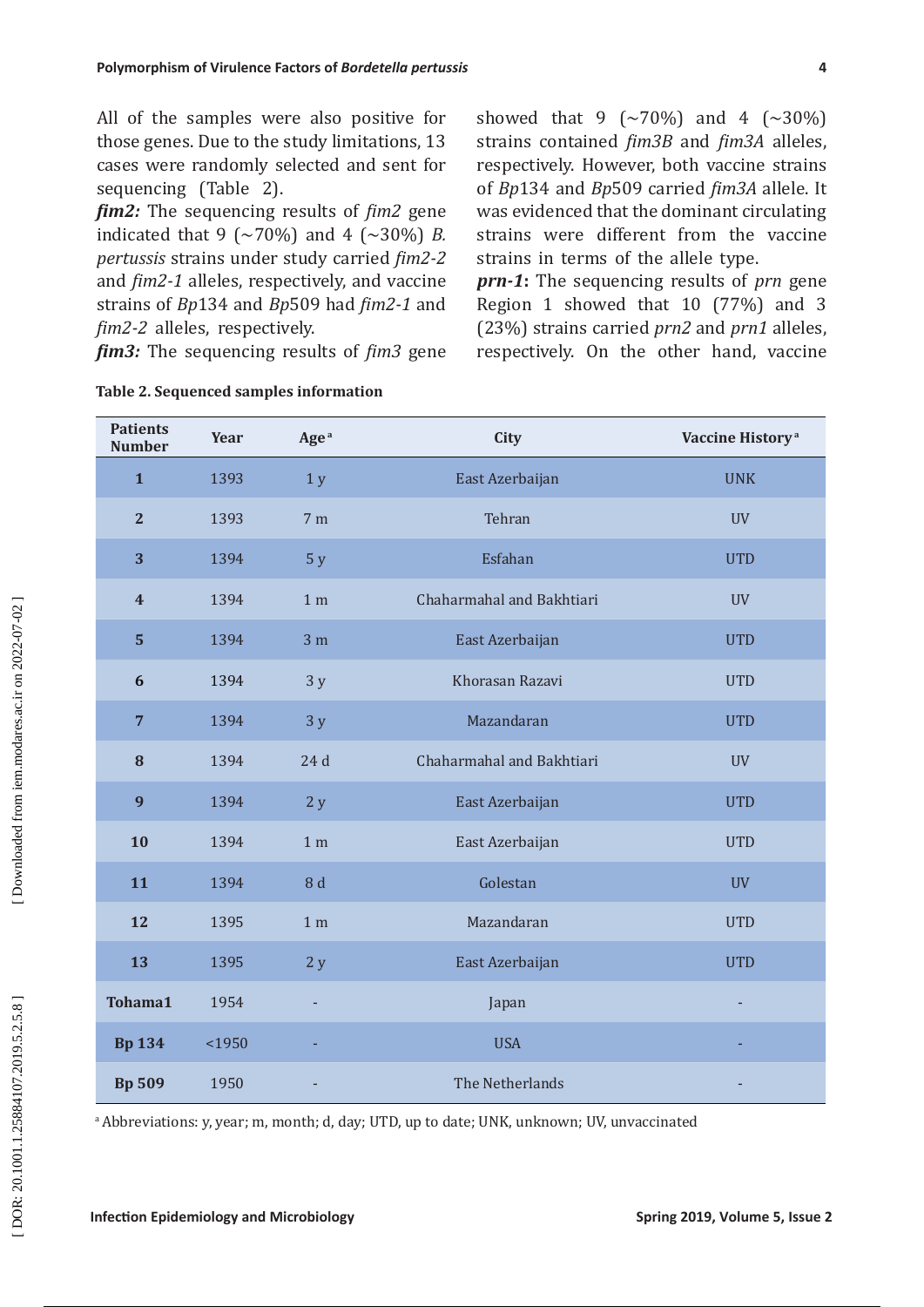strains of *Bp*134 and *Bp*509 had *prn1* and *prn7* alleles, respectively. It was also evidenced that the dominant circulating strains were different from the vaccine strains in terms of the allele type.

*prn-2:* No mutation was observed in sequencing results.

# **Discussion**

**Interior Applish the state of the state of the state of the state of the state of the state of the state of the state of the state of the state of the state of the state of the state of the state of the state of the stat** No specific cause for whooping cough outbreak has been reported yet. The increased incidence of the disease could be due to the increased awareness of physicians and general population, improved diagnostic methods, low quality of vaccine, reduced<br>vaccine-induced immunization after vaccine-induced immunization after vaccination, and adaptation of *B. pertussis* bacteria  $[13]$ . It seems that the compatibility of *B. pertussis* has a significant role in its survival among the vaccinated population. One of the important causes of organism survival in the host is nucleotide changes of the bacterial genome, which occur in various forms such as removal and substitution  $[10,14]$ . Some research has been done in Iran and other countries in order to survey the polymorphism of virulence factors genes which play key roles in pertussis vaccine too. In Iran, Nikbin et al. (2015) showed that all *B. pertussis* strains had *prn2* and *fim3B* alleles  $[15]$ , according to a similar study conducted on suspected cases of pertussis during 2008-2012.

In another study in Iran, Sadeghpour et al. (2018) conducted a study on suspected cases of pertussis from 2009 to early 2014. They showed that samples under study had no mutation in *prn* Region 2; all of which contained  $\lim_{2}$ -1 allele for  $\lim_{n \to \infty} 2$  gene [16].

According to the results of the present study conducted during 2014-2016, the dominant alleles of the pertactin Region 1 and *fim3* genes were similar to those of the above studies in Iran; however, 23% of the samples had *prn1* allele, and 30% of the samples

had *fim3A* allele, while in the Nikbin et al.'s study, these alleles were not present in the circulating strains. On the other hand, in the present study, the dominant allele for *fim2* gene was *fim2-2,* and only 30% of the samples had *fim2-1* allele, while in the Sadeghpour et al.'s study, all samples had *fim2-1* allele. According to the present study results about the vaccine strains polymorphism in Iran, it was determined that both vaccine strains of Bp134 and Bp509 had *fim2-1* / *fim3A* /*prn1* and *fim2-2* /*fim3A* /*prn7* alleles, which were significantly different from the polymorphism results of the circulating strains in aforementioned studies. Actually, there is a difference regarding the dominant allele between the circulating and vaccine strains.

In a study in Great Britain during 1920-2002, surveying the mutations in *fim2* gene, it was shown that 75% of the *B. pertussis* strains contained *fim2-1* allele, and the rest of the strains carried *fim2-2* allele <sup>[17]</sup>.

In a study conducted during 1949-1999, 196 samples collected from 5 countries were analyzed. It was found that 41, 34, and 22% of the strains had *prn2*, *prn1,* and *prn3* alleles, respectively, and the rest (less than 2%) carried *prn4, 5,* and *6* alleles. Also, 84 and 16% of the strains had *fim2-1* and *fim2-* 2 alleles, respectively [18].

In France in a research conducted on the polymorphism of *B. pertussis* positive samples during 1991-2001, it was determined that most of the studied strains carried *prn2* allele <sup>[19]</sup>.

In a comprehensive study conducted from 1998 to 2001, 201 *B. pertussis* positive samples collected from five European countries were analyzed. The results showed that the predominant pertactin gene allele in all the studied countries was *prn2*, ranging from 75% in France to 95% in the Netherlands. In their study, there were only 3 and 10 samples with *prn1* and *prn3* alleles,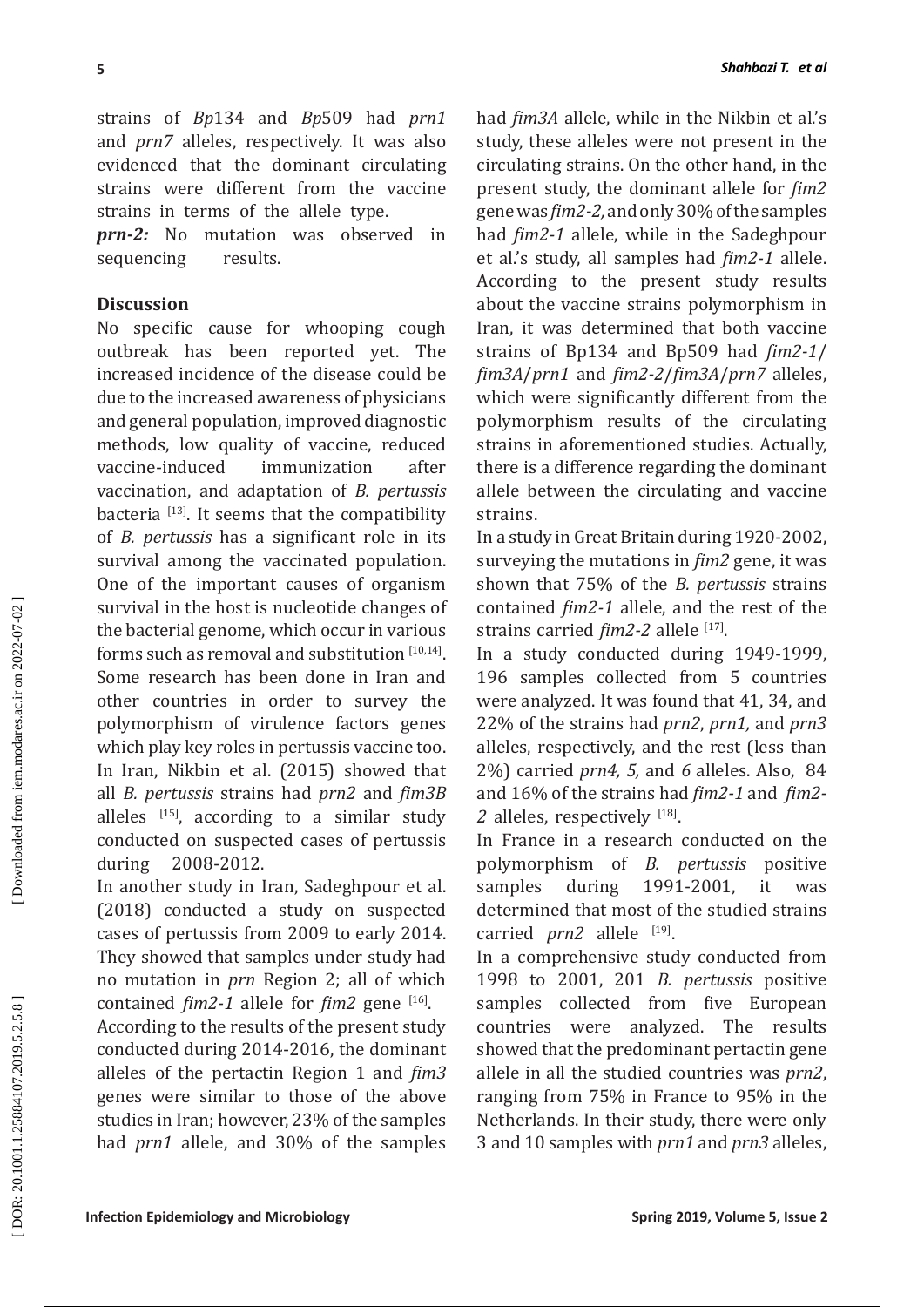respectively. However, vaccine strains used for whooping cough in the studied countries carried *prn1* allele <sup>[20]</sup>.

In a similar study conducted in Argentina during 1997-2003, it was shown that *prn2* was the dominant circulating allele, and *prn1* allele was ranked at a much lower rate  $[21]$ .

In a study in Canada, 52 *B. pertussis* strains isolated from patients during 2002-2014 were analyzed, and it was found that more than 65% of the samples (most of them) carried *prn2* and *fim3B* alleles [22].

In a polymorphism study conducted on 33 *B. pertussis* clinical isolates from California and Vermont during 2010-2012, coinciding with the outbreak of pertussis in these two cities, it was shown that all the isolated strains, except for one case, had *prn2* allele. Also, about 70% of the strains had *fim3A*, and the rest contained *fim3B* alleles. Meanwhile, polymorphism of the two vaccine strains of C393 and E476 showed that both strains had *prn1* and *fim3A* alleles <sup>[23]</sup>.

In the United States, the polymorphism study of *B. pertussis* strains until 2012 showed that most of the strains had *prn2* allele [24] .

Comparing the results of the previous and present studies conducted in Iran, it was found that except for *prn2* and *fim3B*, which were the dominant circulating alleles, only *fim2* had an allelic change because in the previous studies, *fim2-1* and in the present study, *fim2-2* were identified as the dominant alleles. However, vaccine strains had no *prn2* and *fim3B* alleles, while they were identified as the dominant circulating alleles.

Comparing the results of the present and other studies conducted in different countries, it seems that there was a change in dominant circulating allele from *prn1* to *prn2* in pertactin gene, while most produced vaccines have *prn1* allele. Regarding *fim2* gene, apparently, most of the circulating strains in most countries have *fim2-1* allele, while in the present study, *fim2-2* allele was

reported as 70%. Regarding *fim3* gene, it seems that in other countries, *fim3B* is also the dominant allele.

# **Conclusion**

**Expansion of Virtulence Factors of Broederin germais**<br> **IEvery vectoric control** and the contricts, for 2019, in the control and the control and the control and the control and Microbiology and Microbiology and Microbiolo Finally, evidence suggests that circulating strains had allelic changes in their pathogenic genes. According to the research conducted in Iran in the last decade and due to the fact that vaccine strains do not contain *fim3B* and *prn2* alleles (alleles present in dominant circulating strains), it is suggested that the efficacy of commercial vaccines should be increased by using strains more similar to the circulating strains in the manufacture protocol. There is no doubt that more research is needed in this area.

**Acknowledgments:** The authors would like to thank the staff and researchers of the microbiology department of the Pasteur Institute for their cooperation and assistance.

**Ethical Permissions:** The Ethics Committee of Shahed University, Tehran, Iran confirmed the present research.

**Conflict of Interests:** The authors declare that there is no conflict of interest.

**Authors' Contribution:** Shahbazi T (First author): main researcher/ data analyzer/ of introduction writer; Owlia P (second author): discussion writer/ methodologist; Badmasti F (third author): methodologist/ data analyzer; Shahcheraghi F (fourth author) discussion writer / methodologist. **Fundings:** Pasteur Institute of Iran

supported this research.

# **References**

1. Brooks GF, Carroll KC, Butel JS, Morse SA. Jawetz, Melnick, & Adelberg's medical microbiology. 26 th Vol. New York, Chicago; McGraw-Hill Medical: 2013, 877 p.

2. Sealey KL, Belcher T PA. *Bordetella pertussis* epidemiology and evolution in the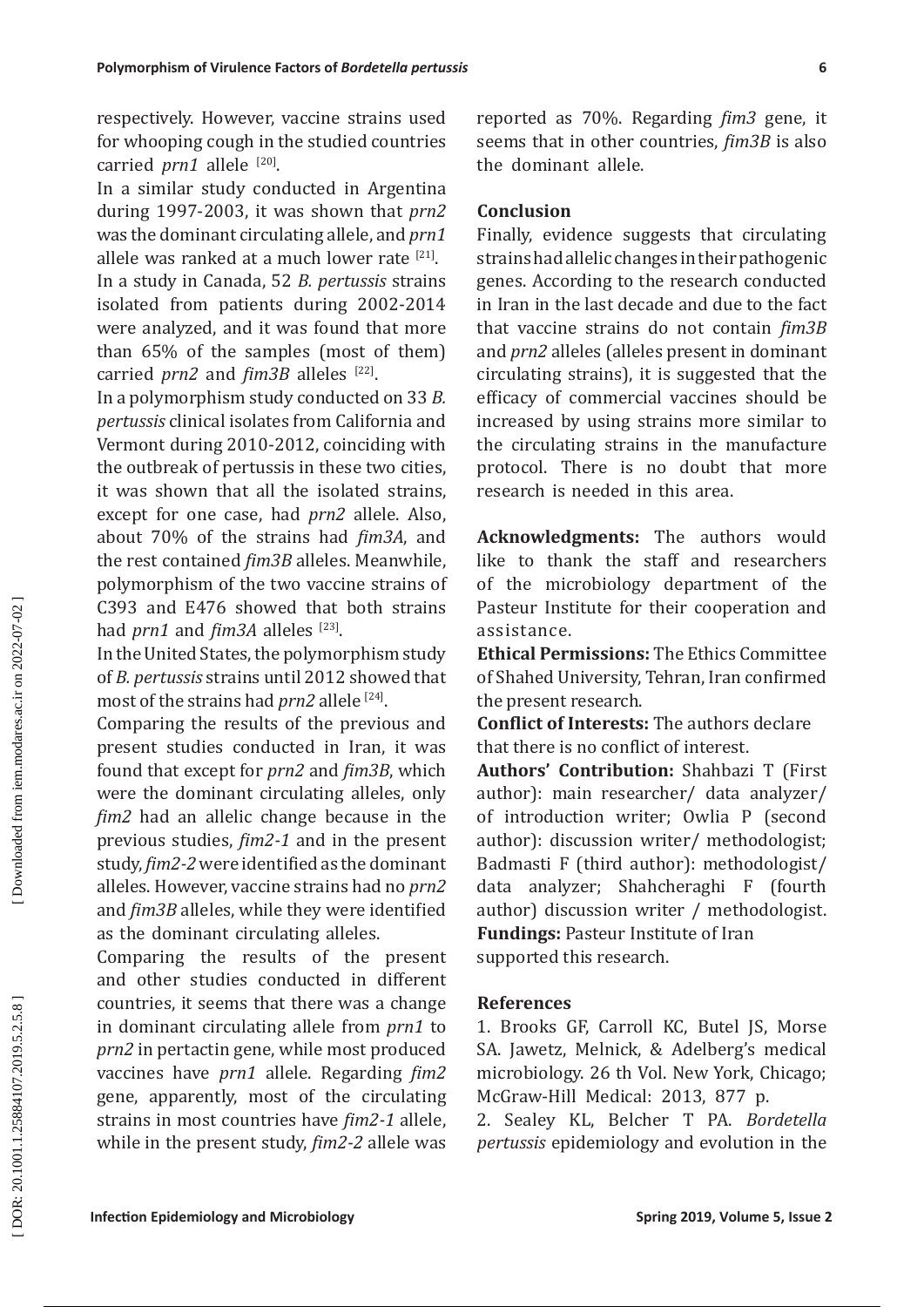3. Hegerle N, Guiso N. Epidemiology of whooping cough and typing of Bordetella pertussis. Futur Microbiol. 2013;8(11):1391– 403.

4. Pertussis (whooping cough) Fast Facts. Centers for Disease Control and Prevention. 2015.

5. Dorji D, Mooi F, Yantorno O, Deora R, Graham RM, Mukkur TK. *Bordetella pertussis* virulence factors in the continuing evolution of whooping cough vaccines for improved performance. Med Microbiol Immunol. 2018;207(1):3–26.

6. Chen Q and Stibitz S. The BvgASR virulence regulon of *Bordetella pertussis*. Curr Opin Microbiol. 2019;47:74–81.

7. Alamaw SD, Kassa AW, Gelaw YA. Pertussis outbreak investigation of Mekdela district, South Wollo zone, Amhara region, North-West Ethiopia. BMC Res Notes. 2017;10(1):420.

8. Barbosa F, Barnett ED, Gautret P, Schlagenhauf P, Genderen PJJ van, Grobusch MP, et al. *Bordetella pertussis* infections in travelers: Data from the GeoSentinel global network. J Travel Med. 2017;24(3):1–5.

9. Cattelan N, Jennings-Gee J, Dubey P, Yantorno OM, Deora R. Hyperbiofilm formation by *Bordetella pertussis* strains correlates with enhanced virulence traits. Infect Immun. 2017;85(12):e00373-17. 10. Badiri P, Noofeli M, Noormohammadi Z, Nikbin VS, Shahbazi T. Investigation of genetic variations in virulence factor genes ptxC , tcfA , and fhaB of *Bordetella pertussis* clinical isolates and vaccine strains in Iran. Infect Epidemiol Microbiol. 2018;4(3):79-85.

11. Nikbin VS, Ahmadi NJ, Hosseinpour M, Lotfi MN, Shooraj F, Sadeghpour F, et al. Virulence factors variation among *Bordetella pertussis* isolates in Iran. Int J Mol Cell Med. 2015;4(2):138–42.

12. https://lifescience.roche.com/global\_

en/products/high-pure-pcr-templatepreparation-kit.html.

13. Berbers GAM, de Greeff SC, Mooi FR. Improving pertussis vaccination. Hum Vaccin. 2009;5(7):497–503.

**Photonical English Constrainer Constrainer Constrainer Constrainer Constrainer (Exch) Equivident Value (Figure 2016). The priori is the spin of the spin of the spin of the spin of the spin of the spin of the spin of the** 14. Mooi Fr, Oirschot H van, Heuvelman K, Heide HGJ van der, Gaastra W, Willems RJL. Polymorphism in the *Bordetella pertussis* virulence factors P.69/pertactin and pertussis toxin in the Netherlands: Temporal trends and evidence for vaccine-driven evolution. Infect Immun. 1998;66(2):670–5. 15. Nikbin VS, Ahmadi NJ, Hosseinpour M, Lotfi MN, Shooraj F, Sadeghpour F, et al. Virulence factors variation among Bordetella pertussis isolates in Iran. Int J Mol Cell Med. 2015;4(2):138.

16. Sadeghpour F. Investigation of polymorphism of virulence factors of *Bordetella pertussis* in Region 2 of pertactin gene, Fimbria 2 (Fim2) and promoter of pertussis toxin (Ptx promoter) in isolates from suspected cases of pertussis in Iran. Pasteur Institute of Iran; 2014.

17. Godfroid F, Denoël P, Poolman J. Are vaccination programs and isolate polymorphism linked to pertussis reemergence? Expert Rev Vaccines.  $2005; 4(5): 757 - 78.$ 

18. Loo IHM van, Heuvelman KJ, King AJ, Mooi FR. Multilocus sequence typing of *Bordetella pertussis* based on surface protein genes. J Clin Microbiol. 2002;40(6):1994–2001.

19. Weber C, Boursaux-Eude C, Coralie G, Caro V, Guiso N. Polymorphism of *Bordetella pertussis* isolates circulating for the last 10 years in France, where a single effective whole-cell vaccine has been used for more than 30 years. J Clin Microbiol. 2001;39(12):4396–403.

20. Amersfoorth SCM van, Schouls LM, Heide HGJ van der, Advani A, Hallander HO, Bondeson K, et al. Analysis of *Bordetella pertussis* populations in European countries with different vaccination policies. J Clin